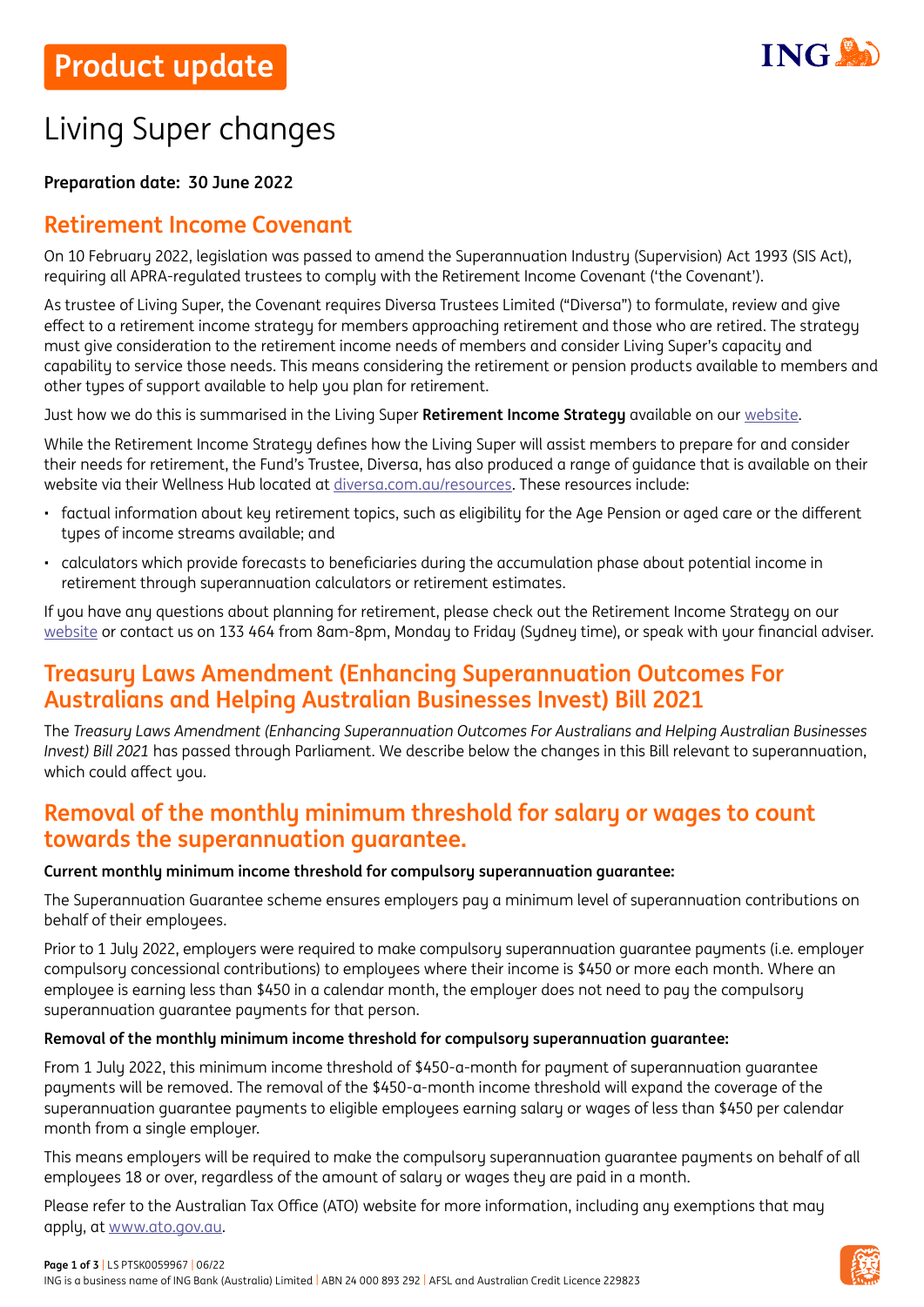# **First Home Super Saver (FHSS) scheme maximum releasable amount**

### **Current maximum contribution cap and release under FHSS scheme:**

The FHSS scheme was designed to allow individuals to save money for a first home faster than would otherwise be possible by allowing them to make voluntary concessional and non-concessional contributions to their superannuation. In turn, these contributions and associated earnings are concessionally taxed at the time of withdrawal to pay for the purchase or construction of their first home.

Prior to 1 July 2022, the maximum eligible contributions into super over multiple financial years and the subsequent FHSS release was capped at \$30,000. The maximum eligible contributions for saving under the FHSS in any one financial year is capped at \$15,000.

The FHSS scheme as currently described on page 6 of the Living Super Product Guide is stated below:

"Voluntary *Contributions* (concessional and non-concessional) can be made into super for the purpose of saving for a deposit to purchase *your* first home. There is an annual limit of voluntary *contributions* that can count towards the FHSS of \$15,000 and a lifetime cap of \$30,000"

### **Change to the maximum FHSS amount that can be released:**

From 1 July 2022, the maximum amount of voluntary contributions and associated earnings that can be withdrawn under the FHSS scheme will be increased from \$30,000 to \$50,000. Note this change applies where the ATO receives the request after 1 July 2022.

The amount of eligible contributions that can count towards your FHSS scheme in any one financial year will remain capped at \$15,000.

Please refer to the ATO website for more information [www.ato.gov.au](http://www.ato.gov.au).

# **Minimum eligible age to make downsizer contributions**

### **Current age requirement to make a downsizer contribution:**

Downsizer contributions allow individuals, who may be otherwise prevented from making contributions into their superannuation due to their age or contribution cap restriction, to make a superannuation contribution with proceeds from the sale of their home.

Prior to 1 July2022, members aged 65 or older are able to make a one-off, post tax contribution to their superannuation of up to \$300,000 per person (\$600,000 per couple) where the funds are derived from the sale of an Australian principle place of residence they have held for a minimum of 10 years.

Section 3 of the Living Super Product Guide "How super works" (page 6) refers to the current minimum age for downsizer contributions:

"You must be at least 65 years old when the contribution is made."

### **Reducing the minimum eligible age to make a downsizer contribution:**

From 1 July 2022, the eligibility age for downsizer contributions will be lowered from 65 to 60 years of age. This means individuals aged 60 to 64 years old who were not previously eligible to make downsizer contributions due to their age would now be able to do so from 1 July 2022.

As such the downsizer contribution information in the Living Super Product Guide will apply to members aged from 60 years or over and provided all other downsizer contribution criteria is met.

Please refer to the ATO website for more information [www.ato.gov.au](http://www.ato.gov.au).

### **Changes to the work test for voluntary superannuation contributions and the 'bring forward' non-concessional contributions cap**

### Current work test for voluntary superannuation contributions:

Currently, if you are aged 67 to 74 years old you can only make or receive voluntary contributions (both concessional and non-concessional) to your superannuation if you meet the work test. That is, you must work at least 40 hours over a 30-day period in the relevant financial year.